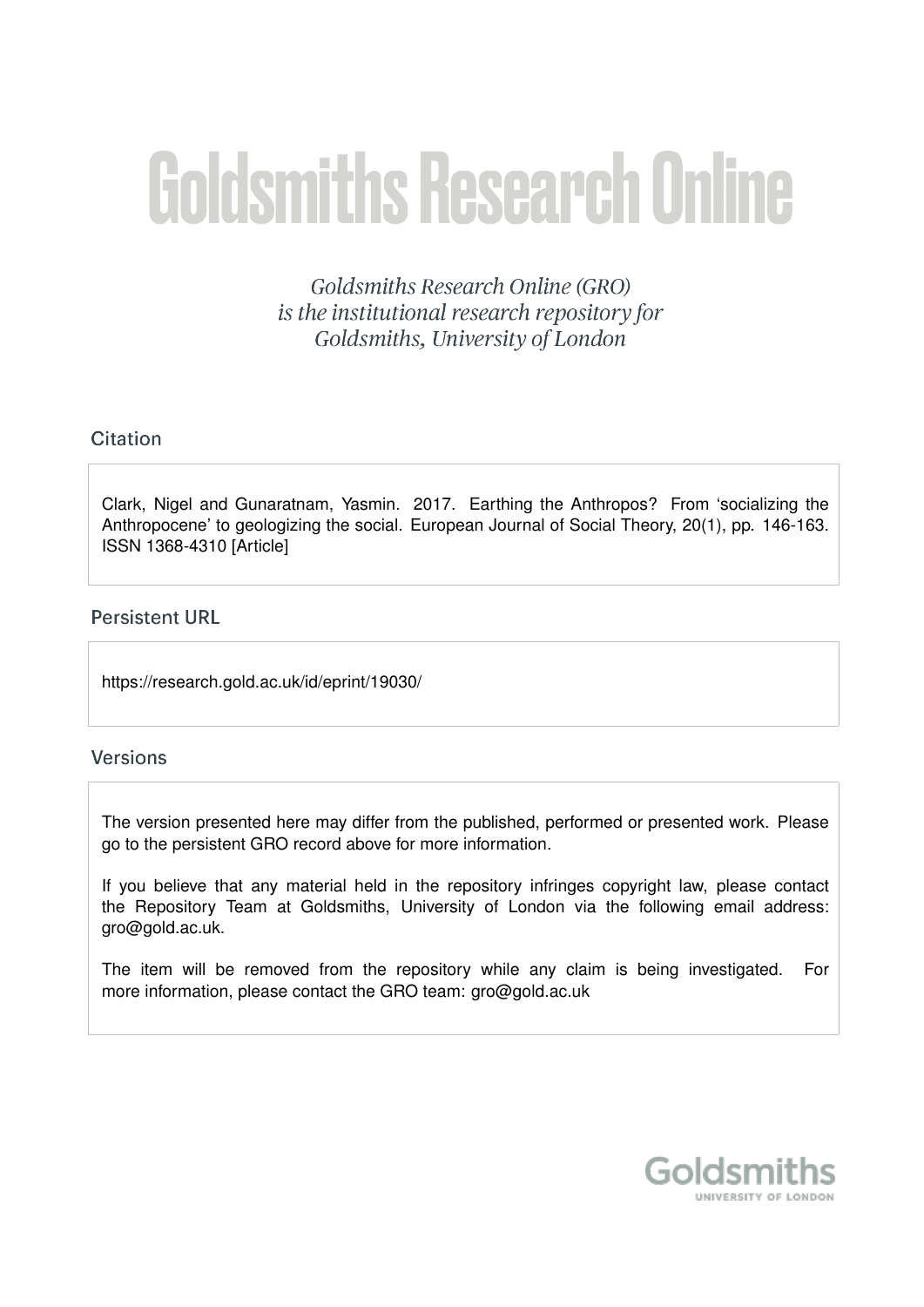Nigel Clark (Lancaster University) Yasmin Gunaratnam (Goldsmiths, University of London)

### **Introduction**

'The Earth is one but the world is not' (1987: n.p.). So began *Our Common Future*, the 1987 report of the UN World Commission on Environment and Development. Although ecological issues at the time had already begun to chafe against disciplinary boundaries, for that small minority of social scientists drawn to the environmental field, the Commission's starting premise might have seemed relatively unproblematic. The Earth – whole, integrated, singular — was taken to be the domain of the natural sciences. Social *worlds* — multiple, divided, contested appeared as the realm of the social sciences. Thirty years later, things are rather more complicated. As Anthropocene Working Group chair, stratigrapher Jan Zalasiewicz recently concluded, '…the Earth seems to be less one planet, rather a number of different Earths that have succeeded each other in time, each with very different chemical, physical and biological states' (cited in Hamilton, 2014: 6). The hypothesis that the latest of these planetary state-shifts is possibly being brought about by cumulative human impact draws the conventional concerns of the social science into the heart of the Earth sciences. And so, the Anthropocene hypothesis has set the scene for a confrontation between 'our' understandings of a dynamic and differentiated social world and a geoscientific framing of `anthropic' agency.

With inevitable over-simplification, we detect a series of key — and necessarily not simultaneous — points in the reception of the Anthropocene thesis in critical social thought. The first is the claim that the scientific evidence of human impact on the Earth system delivers a final blow to the modern Western divide between nature and society. Once the cumulative effects of human agency have a documented influence at the planetary scale, it is argued, what was formerly referred to as `nature' now has an irredeemably social component. The second point is that the uneven culpability for and vulnerability to anthropogenic changes in the workings of the Earth system makes of the Anthropocene a profoundly political and ethical problem. The third, anticipated above, is the insistence that Anthropocene inquiry is greatly in need of social science contributions in order to make sense of the sociostructural, cultural and historical differentiation of the *anthropos* and the social dynamics that have generated and sustained these differences. Human geographer Karen O'Brien expresses this perspective, in ways that build on the previous two points:

a deeper understanding of the role of human beings and their socio-cultural, political and economic relations is needed to foster the large-scale transformations in human attitudes, behaviors, and systems necessary to respond to what scientists consider to be an 'overstepping of planetary boundary conditions' in a complex, interconnected Earth System. (2010: 542)

The fourth, related, issue is the claim that the diagnostics of the natural sciences tends to hinge on modes of abstraction, instrumentality and techno-managerialism — dispositions that are themselves implicated in the genesis of the current planetary predicament. To this point, science studies scholar Eva Lobrand and colleagues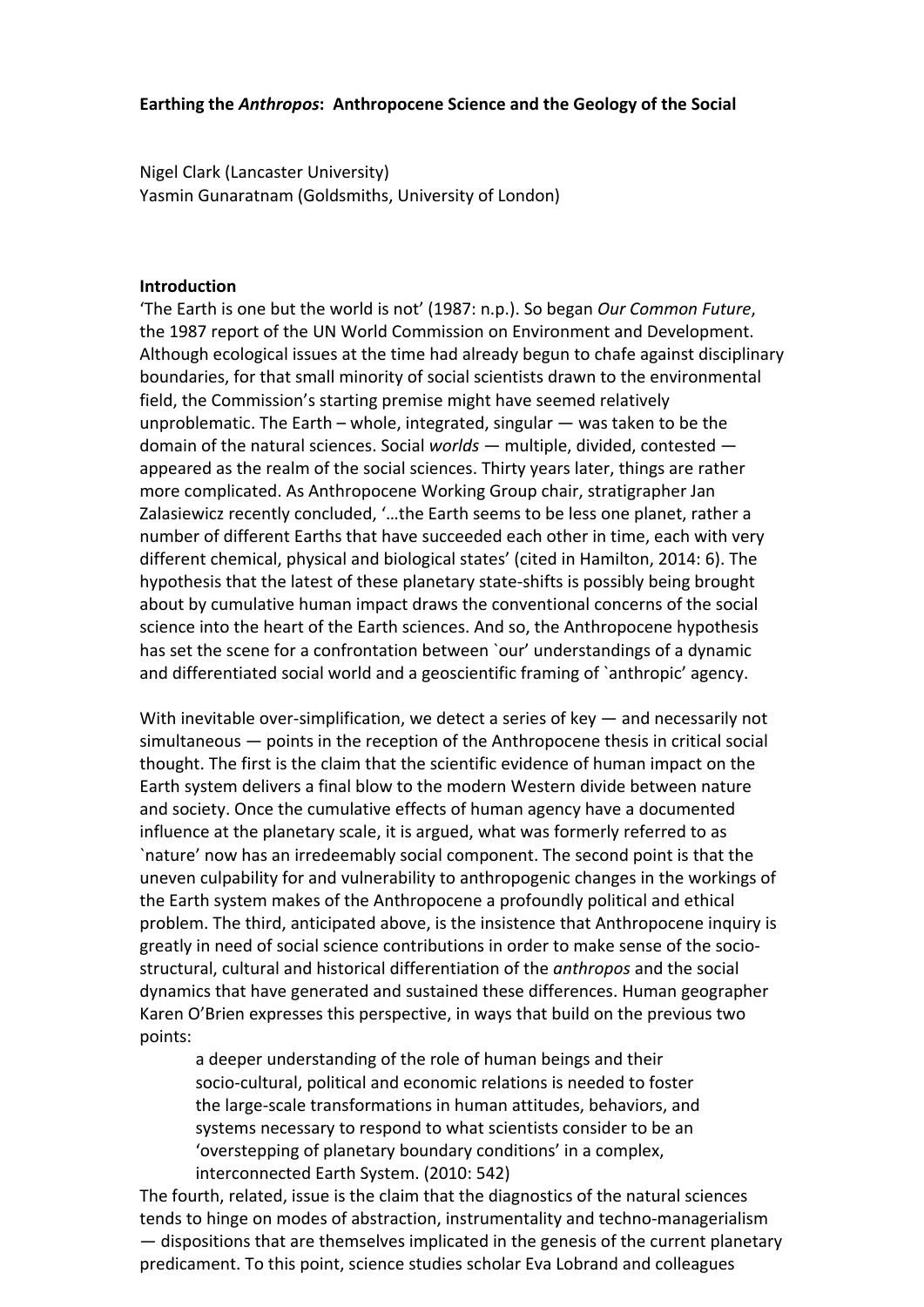respond: We believe that the social sciences are well equipped to address this tension by further socialising the Anthropocene concept (Lovbrand *et al.,* 2015: 213).

In this paper we respond to these discussions and contentions by posing two main questions: what if the provocation of the Anthropocene is as much about the behavior of the Earth as it is about what humans have done? And what if the social sciences, in our haste to reclaim disciplinary propriety over the interpretation of climatic data and narratives of a diverse and fractious humankind, are missing the significance of an Earth that is beginning to appear every bit as multiple, fractured, and discontinuous as our own species?

In beginning to frame and offer tentative responses to these questions, we provide a brief survey of recent social scientific responses to the Anthropocene and consider why social theory has been so reluctant to afford geological processes an active role in accounting for human difference. This line of inquiry takes us into the heart of European philosophical modernity and its anxious grappling with newly emergent scientific understanding of the deep temporal dynamics of the Earth, a milieu that was foundational for the modern social sciences. In search of ways to move beyond the disavowal and displacement of the geoclimatic `trauma' of an earlier modernity, we return to the present, and consider the work of those social science and humanities scholars who have begun to incorporate the differential forces of Earth processes into their accounts of global social life. Taking these works as a point of departure, we discuss what we might have to learn from recent moves to reassess human history and prehistory in the light of increasingly comprehensive climatic data. Finally, we circle back on the quest for ecological, climate and earth systemic justice that we find so appealing in critical social Anthropocene studies. Here, we open up the question of what a deeper recognition of the role of dynamic earth processes might bring to progressive ethico-political imperatives.

### **Socialising the Anthropocene, Humanising Difference**

In the context of escalating environmental issues, social scientists have drawn attention to the unequal distribution of vulnerability to environmental harms and the uneven responsibility of different social groups or strata for triggering these problems, a logic that has also been applied to `natural' hazards (Clark, Chhotray and Few, 2013). `As is often the case', Schneider and Lane observe of global climate change `environmental injustice is but an aspect of deeper socioeconomic injustice (in Adger *et al*., 2006: 24; see also Barnett, in Adger). Playing to the strengths of critical social inquiry, these scholars at once advocate for marginalised, disempowered or subjugated peoples and seek to authorise a distinctive social science contribution to fields traditionally dominated by natural science and technomanagerial actors. With a track record in demonstrating that there is no such thing as a natural disaster or a purely technical environmental hazard, such approaches have also provided a well-rehearsed strategy for the reception of the Anthropocene thesis.

Inheriting the broader remit of critical environmental studies to rigorously dissect the relationships of power, wealth and knowledge that link the culpable to the vulnerable, social inquiry into the Anthropocene has mobilised around perceived occlusions in the geoscience framing of `human' agency. It has moved quickly to counter these with more discriminating accounts of the composition and capacities of the social. In the words of Lovbrand *et al*.:

When linking environmental change to social categories such as class, race, gender, power and capital we thus find that the challenges of the Anthropocene are far from universal. Rather, they emerge from different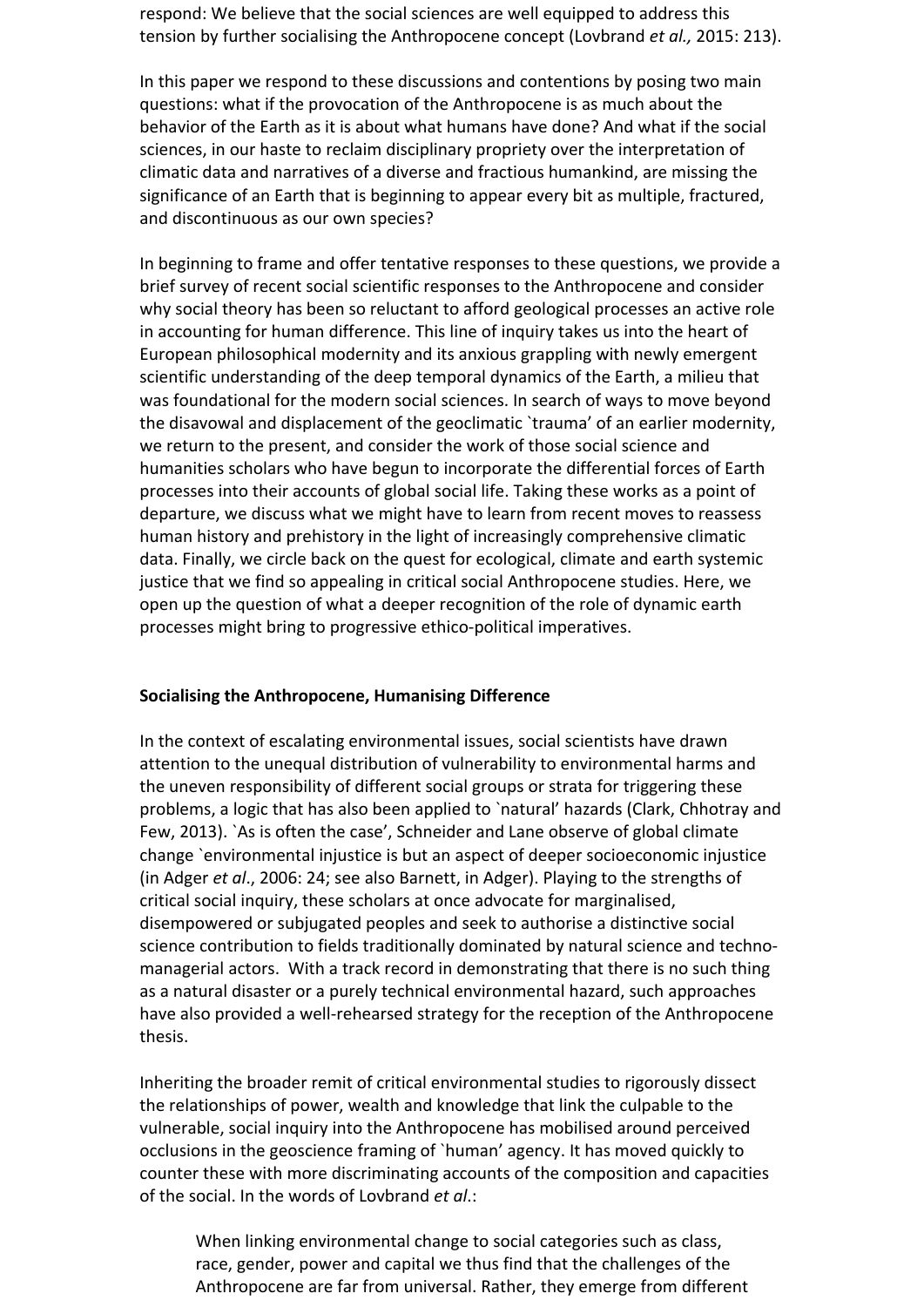socio-political settings, produce different kinds of vulnerabilities and precariousness and will therefore most likely generate different kinds of political responses …. we suggest that a critical Anthropocene research agenda will resist unified accounts of 'the human' and instead work to situate people and social groups in the rich patterns of cultural and historical diversity 'that makes us into who we are' (2015: 214- 6)

In this context, it is assumed that `socializing the Anthropocene' is the necessary condition of any project that aims to `re-politicize the Anthropocene' (Lovbrand 213, 216). If the pronoucements of Anthropocene science are not to reinscribe the injustices and inequalities that currently divide human populations, what is required is an explicit challenging of existing power relations, which also implies the contestation of science's own privileged position in articulating the global predicament. Which is to say: `We need a plurality of narratives from many voices and many places, rather than a single grand narrative from nowhere, from space or from the species' (Bonneuil 2015: 29). To undercut the abstraction or univocality to which the natural sciences still aspire, these multiple voices or voicings of multiple worlds must be construed as `embodied' `situated', and `contextualised' (Lovbrand, 2015: 214-6).

Taken broadly, we do not disagree. But in the light of the as-yet-inchoate understanding of compounding human and geological agency, we ask, do we still have a clear sense of what is meant by a `body', `situation' or `context'; of what constitutes bodies, contexts and situations; of where their contours and limits lie (see also Puar, 20xx)? To put it another way, when we are summoned to help `socialise' the Anthropocene, are we confident that we still know what the `social' stands for — or against. For as the same texts that would reassert the probity of what social, cultural and historical categorisations are telling us, the message of Anthropocene science is that we now inhabit a hybrid social-natural world, one in which the ontological splitting of the natural and social have irredeemably lost their purchase (Bonneuil 2016: 28-9; Lovbrand et al 2015: 215; O'Brien, 2010: 547). Indeed, the assumption would seem to be that it is this very blurring or erasure that undermines the privileged position of the natural sciences, and in this way, authorises critical thought in its socialising of the Anthropocene and in its reiteration of the social, cultural and historical constitution of human difference.

There is, we would hazard, a certain incongruence in critical-interpretive Anthropocene studies between the re-affirmation of conventional social categories and the concurrent celebration of the collapsing nature/society binaries. There are also complications in the very notion of `dominant scientific discourses of the Anthropocene'. However, where fellow social science commentators have tended to take this as an opportunity for a critical supplementation of scientific narratives from the *outside*, we prefer to acknowledge the contests, negotiations and shifts taking place *within* the Earth sciences.

Geoscientists presenting the Anthropocene thesis are well aware that they walk a tightrope between the scientific objectivity required to convince the guardians of the Geologial Time scale that this is a worthy concept and their own commitment to publicising a predicament that they find genuinely terrifying. They believe that the former will assist the latter; that formal recognition from International Commission on Stratigraphy could constitute `an acknowledgment akin to the IPCC consensus statements on climate change' (Zalasiewicz et al .2010: 2230). And they know that this balancing act courts controversy. `The concept of Anthropocene' reflect Zalasiewicz *et a*l., `has the capacity to become the most politicized unit, by far, of the Geological Time Scales and therefore to take formal geological classification into uncharted waters (2010: 2231)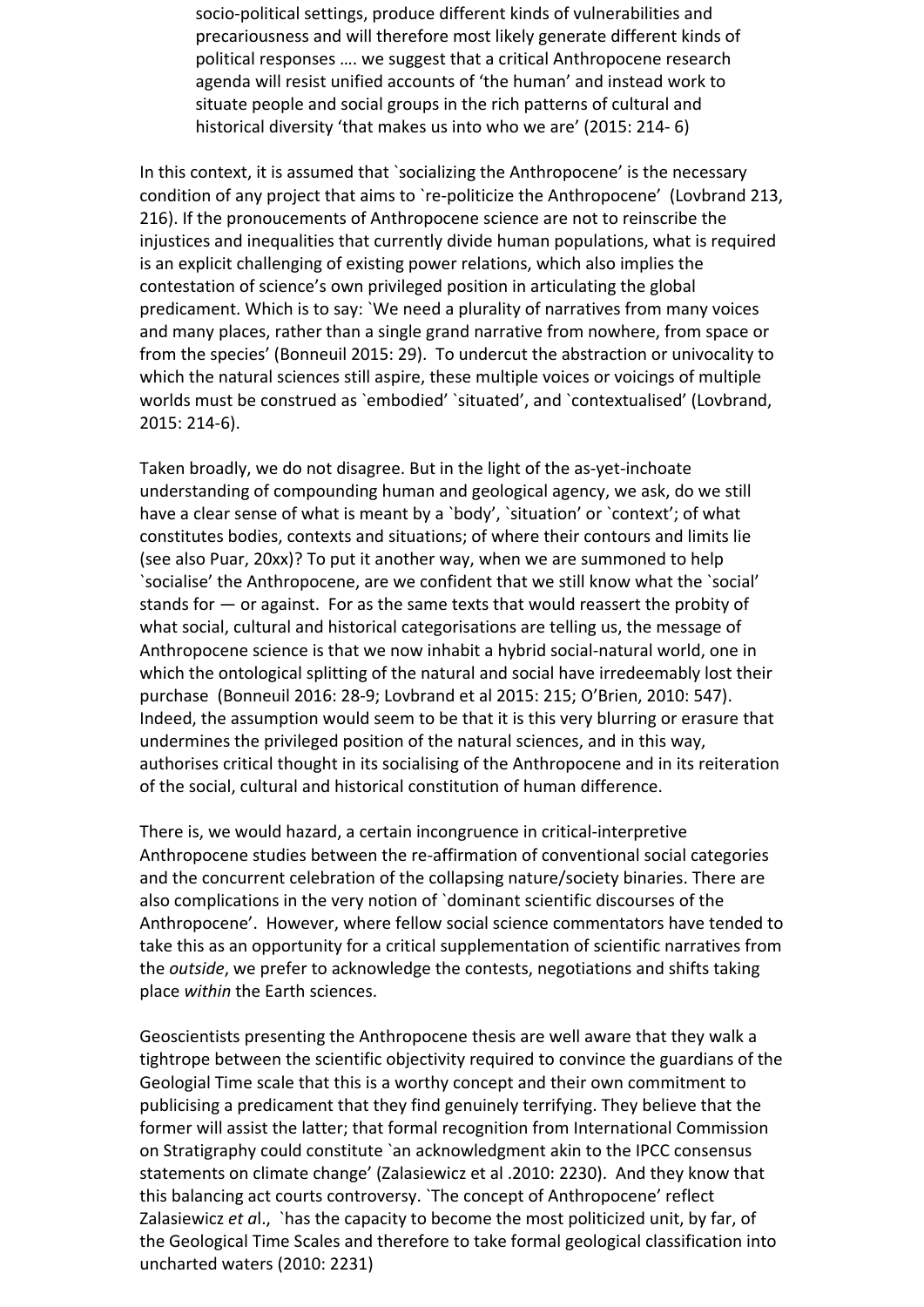Although their conceptualisation of global social difference may lack some of the nuance of specialist social scientists, Anthropocene geoscientists recognise the profound political-ethical challenges of the problems of intergenerational equity (Steffen *et al*., (2011: 750). They have repeatedly drawn attention to the divided responsibility for triggering shifts in the Earth system. As atmospheric chemist Pual Crutzen insisted in his terse, canonical announcement of the Anthropocene `these effects have largely been caused by only 25% of the world population' (2002: 23). In a paper that explicitly takes issue with `neoliberal economic principles and assumptions' (p751), Earth system scientist Will Steffen and his colleagues extend Crutzen's argument:

…the world's wealthy countries account for 80% of the cumulative emissions of CO2 since 1751…The world's poorest countries, with a combined population of about 800 million, have contributed less than 1% of the cumulative emissions… The pathways of development followed by today's wealthy countries …. cannot be followed by 75–80% of the human population (Steffen et al 2011: 746,739)

Social scientists do not have monopoly on the moral condemnation of these glaring inequities and the suffering they bespeak. And arguably, we have much less to risk than natural scientists by making our feelings known. Perhaps those of us who rarely venture onto polar ice caps or alpine glaciers need also to be mindful that our own interventions on behalf of the world's poor and marginalised depend precisely on evidence painstakingly assembled by our geoscience counterparts. Indeed, there may even be grounds for conceiving of the science of the Anthropocene as a kind of overture towards the world of social thought and action, `something in the nature of a rift-bridging offering or gift' (Clark, 2014:27).

To do justice to a gift, to deal with its strangeness and unpredictability, philosopher Jaques Derrida contends, is a troublesome and demanding task (1992: 122-3). Gifts, he adds, have a habit of unhinging our experience of lived time, of opening the present to deep, unmasterable temporalities (1992: 147; 1994: 25-8). Care needs to taken by social scientists in receipt of the Anthropocene thesis, we suggest, so as not to foreclose on its potentially disruptive impact on the times, spaces and agencies with which we are most heavily invested. Already, we detect rebound effects of the critical `disciplining' of Anthropocene science of fellow social science and humanities scholars who are choosing to do less conventional things with the resources offered by the earth sciences. Contra those social theorists whose reading of recent geoscience is restricted to its pronouncements on extensively humanised earth systems, some social scientists and humanities scholars have been drawn to those reaches of earth history that greatly exceed any human presence or imprint.

Yet when historian Dipesh Chakrabarty (2009) makes the claim that climate science confronts us with earth processes whose timescales render them indifferent to collective social agency, he is quickly taken to task. In the rejoinder of fellow historian Christian Bonneuil, `this `indifferentialist' view re-enacts precisely the modern divide between the `natural' and the `social' that the Anthropocene disproved' (2016: 28-9). Likewise when feminist philosophers Elizabeth Grosz and Vicki Kirby consider the role of physical processes that are antecedent to and thus the precondition of socio-cultural processes, they are charged with contravening the cherished commitments to the ontological relationality of the natural and the cultural: `Consequently, rather than getting at the interimplication of nature and culture—both Kirby and Grosz produce an account that is ultimately dominated by one side: nature' (Jagger 2015: 335).

One of the reasons why Chakrabrty, Grosz and Kirby expose themselves to the charge of ontologically privileging nature is that they each seek in some way to unsettle the purely socio-cultural constitution of the human by situating social existence within a radically extended geophysical field. Making such a manoeuvre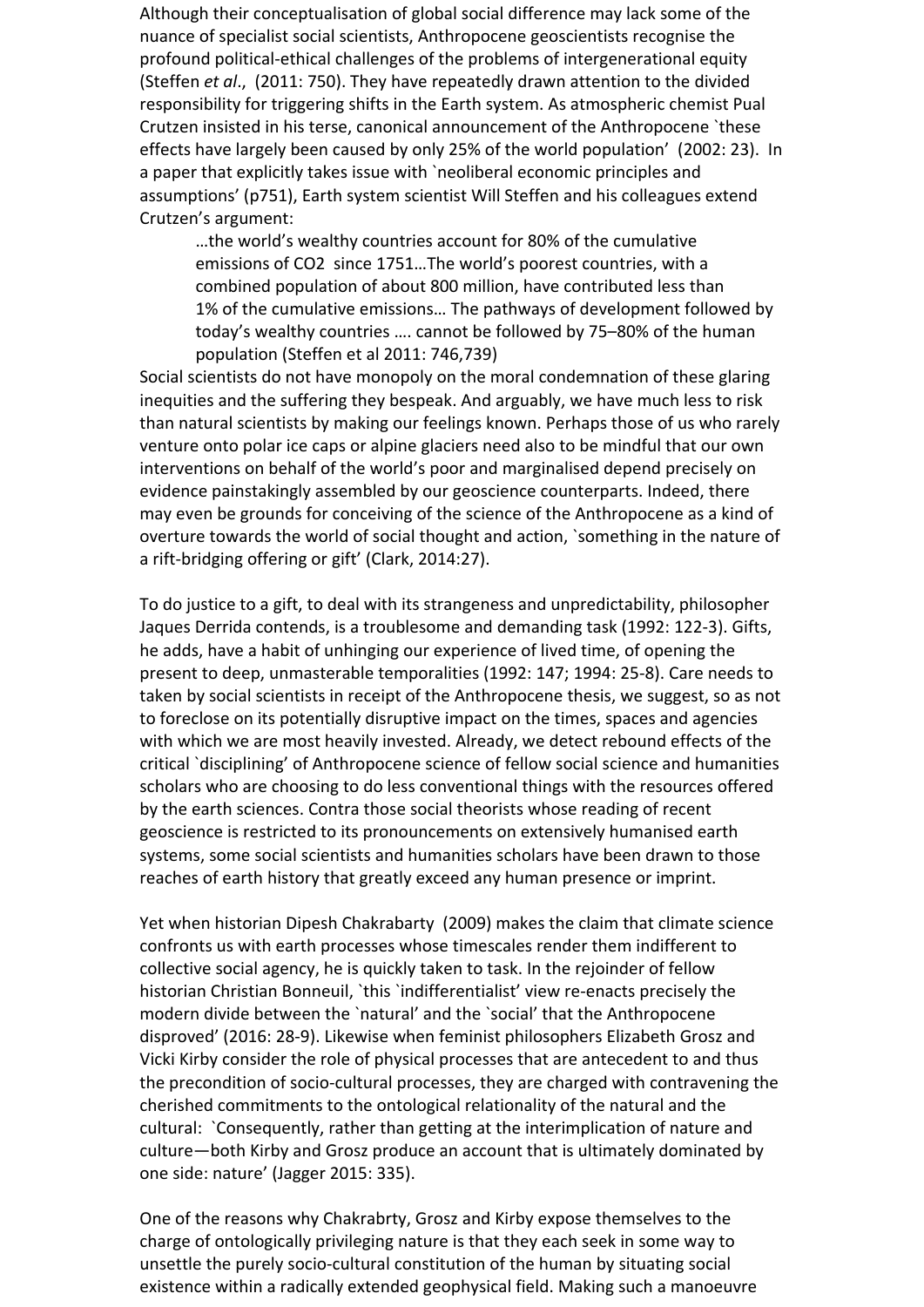explicit, human geographer Kathryn Yusoff proposes that we take the incitement of the Anthropene to be as much about the geologisation of the human as it is about humanisation of geology. Yusoff challenges fellow critical social thinkers to `use the Anthropocene as a provocation to begin to understand ourselves as geologic subjects, not only capable of geomorphic acts, but as beings who have something in common with the geologic forces that are mobilised and incorporated (2013: 781).

Commending that we open the bodies, situations, or contexts that compose the `social' to the forcefield of the geophysical is not the same thing as affirming the mutual entanglement of the natural and the social. For as Chakrabarty, Yusoff and others make clear, to venture into the deep temporalities and expansive spatialities of the earth and cosmos requires a provisional departure from the times and spaces of the social, and thus breaks with the structural logic of the society-nature coconstitution. To recognise fully inhuman or unsocialised domains, in this way, does not spell the end of a critical composure, though it does invite a certain openness or fidelity to the findings of the earth sciences — or other traditions of apprehending or experiencing an expansive earth and cosmos. But the current critical climate, with its investment in tight onto-political suturings of nature and society, we have been suggesting, can be less than hospitable to approaches that stray beyond these couplings. Where an autonomous or antecedent agency seems to be being afforded to nonhuman forces, it is usually not long before allegations of the reversion to modernist European binaries are made or the spectre of environmental determinism is invoked (Obrien 547; Leichenko and O'Brien, in Adger, 2006).

Such disciplining and foreclosure, we would insist, have the best of intentions. In most contemporary critical-interpretive thought, the project of advancing the political — enhancing the powers of collective agency — is assumed to be inseparable from the shoring up or the opening up of the social. In this regard, investment in the co-construction of nature and society equates with an expansion of the domain of the social and of social thought — and thus, potentially, with an extension of the range of political. For us, it is this commitment to prise and hold open the political in the face of the menacing prospects of Earth system change that discourages hospitality to the fully inhuman and to those who would acknowledge its traces in human or social being.

But these fidelities are also an inheritance. And inheriting, like receiving gifts, is a fraught and exacting task (Derrida, 1994: 54). With this in mind, we now turn to an earlier stage in European modernity, to the conjucture at which critical philosophical and social thought first fully confronted the challenges of deep time and geological transformation. Here, the quest to advance human freedom came up against Earth processes capable of stopping us in our tracks. A consideration of how Western thinkers dealt with these threats — how they processed, or failed to process, the perils of geophysical forces — we propose, is crucial to an understanding of our inheritance as contemporary social thinkers.

### **Moral Climatology and Modern Geotrauma**

As we have been suggesting recent attempts to reclaim the `social' from Anthropocene science, may be unwittingly immunising key Western socio-cultural categories against any originary complication by geological forces. But such a complicity with the `inhuman', we have noted, is already spirited into the critical politics of climate and Earth system change through its reliance on scientific evidence — the use of data sets that only make sense in the broader context of deep Earth history. In a very different context, scholars committed to justice may also encounter a radically extended physical forcefield when they bear witness to those who are living at the sharp edge of climate or ecosystem change. In such situations, what is demanded is not simply that universal rights, entitlements and laws are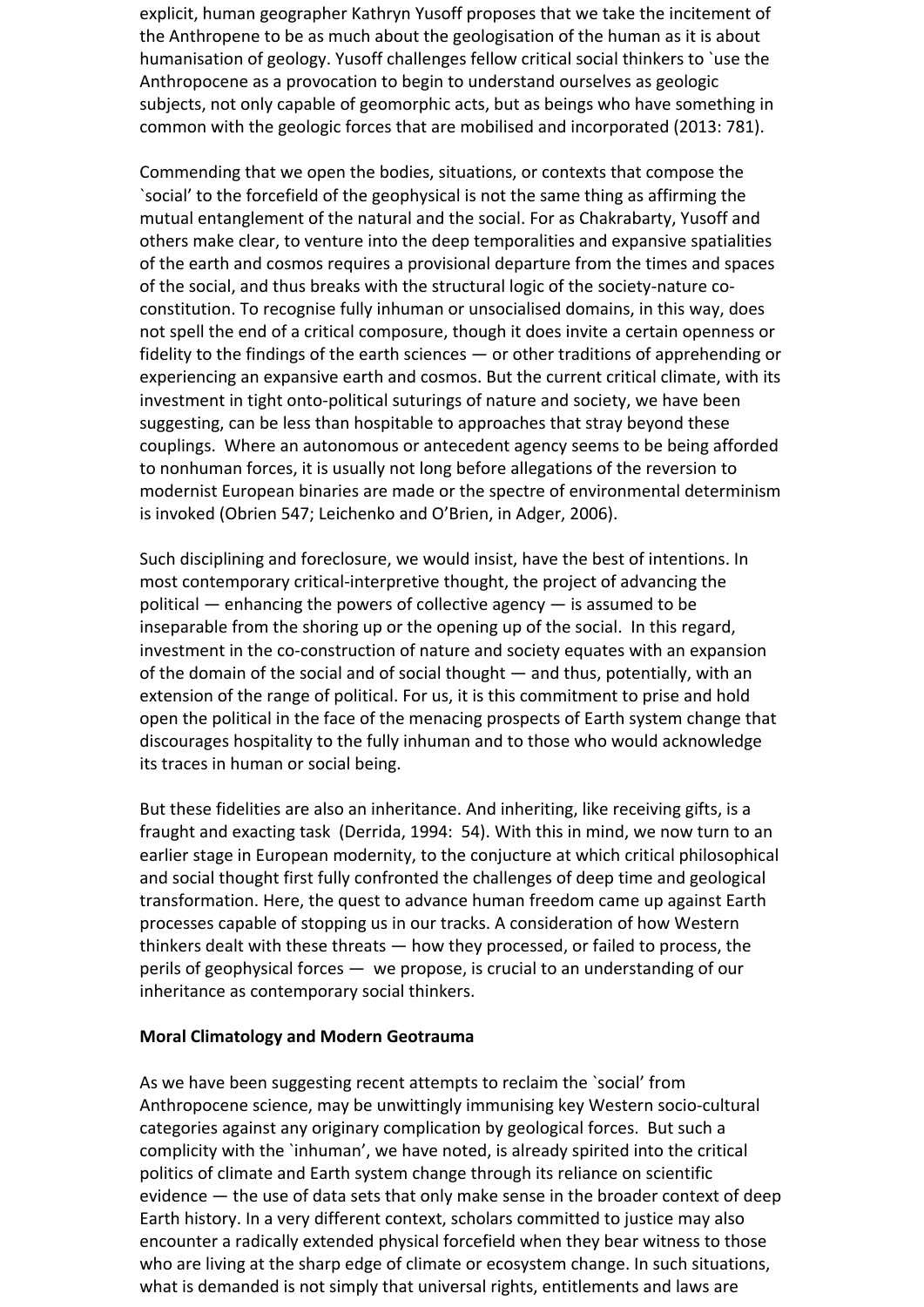recognised, but that singular, non-substitutable experiences of suffering and loss are acknowledged.

Especially, but not only, in the case of traditional or indigenous communities, such appeals often invoke a political present that is `non-contemporaneous with itself' – a here and now conditional upon connections or identifications that overflow individual beings, that may well exceed the living altogether and reach deep into earthly or cosmic anteriority (see Derrida 1994: xix; Gunaratnam and Clark, 2012). In other words, the commitment to justice at the very heart of progressive social thought can find itself divided between a will to universality and a fidelity to unfathomable singularity, between political co-presence and an abyssal temporality. It is with such an aporetic logic in mind that literary theorist Gayatri Spivak affirms 'the internationality of ecological justice in that impossible, undivided world of which one must dream, in view of the impossibility of which one must work, obsessively' (1999: 382).

In this section, our concern is with the specific social and historical inheritances that tend to insulate this `impossible' quest for climate or earth system justice from its broader geologic or geophysical context, with special attention to the way human difference is and has been constructed. If critical social thinkers have some good reasons for a shoring up of the social against incursions by geoscience, they have even better reasons to be suspicious of accounts of human diversity that are based upon climate or geophysical positioning. Slavery, conquest and colonisation have long been authorised by crude distinctions between self and other, but such typologies attained new levels of systematisation in the age of European maritime and imperial expansion. European thinkers grounded the virtues that they imagined best defined themselves in the geographical regions they inhabited and projected less favoured traits onto other zones - with particular disparagement of the tropics.

Human geographer David Livingstone describes these geographical determinisms as `moral climatology', a discursive formation he sees as characterised by 'both a widespread tendency to deploy moralistic language in depicting climatic conditions *and* a conviction that it is entirely reasonable to read moral order straight off patterns of global climate' (2002: 160, see also Clark and Gunaratnam, 2013: 161-2). A crucial aspect of moral climatology's repertoire was the heavily racialised conversion of spatial distance into temporal or developmental difference. Europeans and their new world progeny arranging self and others into an invariant evolutionary sequence: `a temporal slope, a stream of Time – some upstream, others downstream' in the words of anthropologist Johannes Fabian (2002: 17). This brutalising arc helped legitimate an entire world system of expropriation and exploitation.

The broad current of European `critical' thought itself, postcolonial scholars remind us, was by no means immune to such practices of global climatic-chromatic hierarchization. From Kant's claim that only the cultured were susceptible to the uplifting encounter with the sublime, through Hegels' assertion that Spirit's ascendance over nature was the privilege of exceptional peoples, and on to Marx's dismissal of the transformative potential of the Asiatic mode of production, the modern quest for enlightened self-awareness and action has been subject to severe geographical circumscription ( Spivak 12-13, 50 ff 72, , (Chakrabrty),), . Aware that the cultural-intellectual milieu from which modern social thought emerged was rife with such imaginaries, and attentive to the frequent, unseemly resurfacing of such visions ever since, contemporary progressive intellectuals remain justifiably on their guard. Critical Anthropocene scholars may have even more reason to be vigilant as they survey a world whose emergent climatic and earth systemic vulnerabilities uncannily retrace the contours of colonial era racial-climatic typologies (see Clark and Gunaratnam, 2013: 161).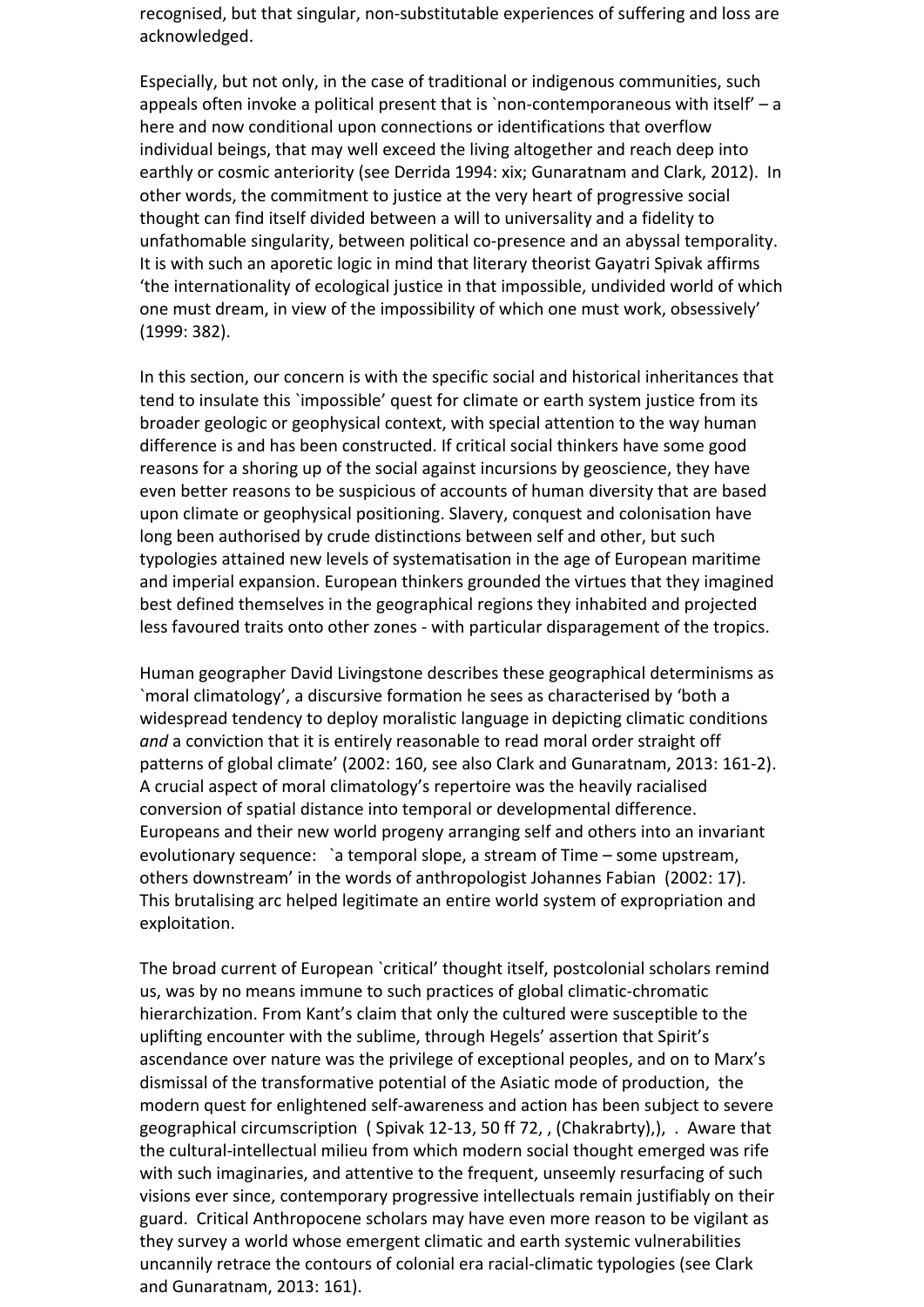But is critical thought's moral climatological stain cause enough to steer permanently clear of accounts of human difference or social distinction that would re-establish contact with the variability of the Earth? When it comes to the forecefulness of the Earth and cosmos, we would suggest, the inheritance with which contemporary social thought must tussle is still more complex than it first appears. For if we look more closely at the intellectual milieu that spawned modern variants of geoclimatic determinism, what is also present - alongside and within these determinisms – is a vigorous *disavowal* of the significance of the geological or the geophysical. A confronting and recoil from the geologic, that is, which turns out to have much in common with the contemporary critical reaction to the Anthropocene thesis.

It is important to recall that the rise of European modernity was conterminous with an irruption of interst in the dynamical foramtions of the Earth every bit as intense as the current Anthropocene conjunction. In the late 18<sup>th</sup>-early 19<sup>th</sup> centuries `geology' was not just intellectually fashionable, it was increasingly part of lived experience – as intensifying extractive industry, infrastructural excavations, and a vogue for visiting `wild' landscapes made the inner architecture of the Earth ever more tangible (Toulmin and Goodfield, 1964: 150-1, 162-3; Rudwick 2005: 88). Europe's most illustrious savants were frequently involved in the nascent geological sciences practically as well as conceptually. Kant - impelled both by geological curisty and the shock of the 1755 Lisbon earthquake - helped found the science of seismology; Goethe successfully managed silver and copper mines; Hegel – familiar with the pioneering biostratigraphic work of Cuvier and with the geological controversy between the Neptunits and Vulanists - was the assessor of the Jena Mineralogical Society (kant, Rudwick 2005: 26; Kolb, 4, Ferrini 94).

In little more than a human lifetime, the estimated age of the Earth lurched from a few biblically-sanctioned millennia to a mind-bending millions of years (Rudwick, 2005: 124-6; Toulmin and Goodfield, 1964: 133). But this discovery of the deep time had a dark side. An Earth whose history greatly preceded Adam was one largely bereft of a being in God's image, raising anguishing questions about whom or for what purpose the Creator's handiwork had been intended. As Stephen Jay Gould notes, amidst the successive decentrings of humanity effected by the modern sciences – as couched by Freud – the shocking diminution of the human presence exacted by geohistory is oddly neglected (1987: 1-2). Amassing geological evidence – especially in the form of fossils – told a story of a succession of past ages populated neither by humans nor by other extant creatures. For geohistorians and *philosophes*, the pronounced stratification of these presences and absences signalled that great transformations must have occurred over the course of our planet's history, what Kant referred to as `revolutions of nature' (1993,  $1<sup>st</sup>$  1938: 570)

In this regard, the `trauma' of the deep time was not simply the disclosure of a yawning humanless prehistory, it was the likelihood that geological changes of similar magnitude and consequence were still to come. As Kant anxiously inquired: `How many such revolutions (including, certainly, many ancient organic beings no longer alive on the surface of the earth) preceded the existence of man, and how many ... are still in prospect, is hidden from our enquiring gaze (1993, 1<sup>st</sup> 1938: 66-7). Hegel, with even more geophysical evidence at his disposal, contemplated not only `tremendous revolutions belonging to a remote past', but even `profounder revolutions caused by alterations of the earth's axis' (citedin Kolb 5)

If `revolutions' in this sense did not necessary imply abrupt or catastrophic change (rudwick 2005: 102-3), the implication was nonetheless was human life was not immune to the kinds of event that had extinguished so many other forms of life. While many social and cultural theorists have pondered the shock to Europeans of encountering the diversity of human life in the course of their global, less seems to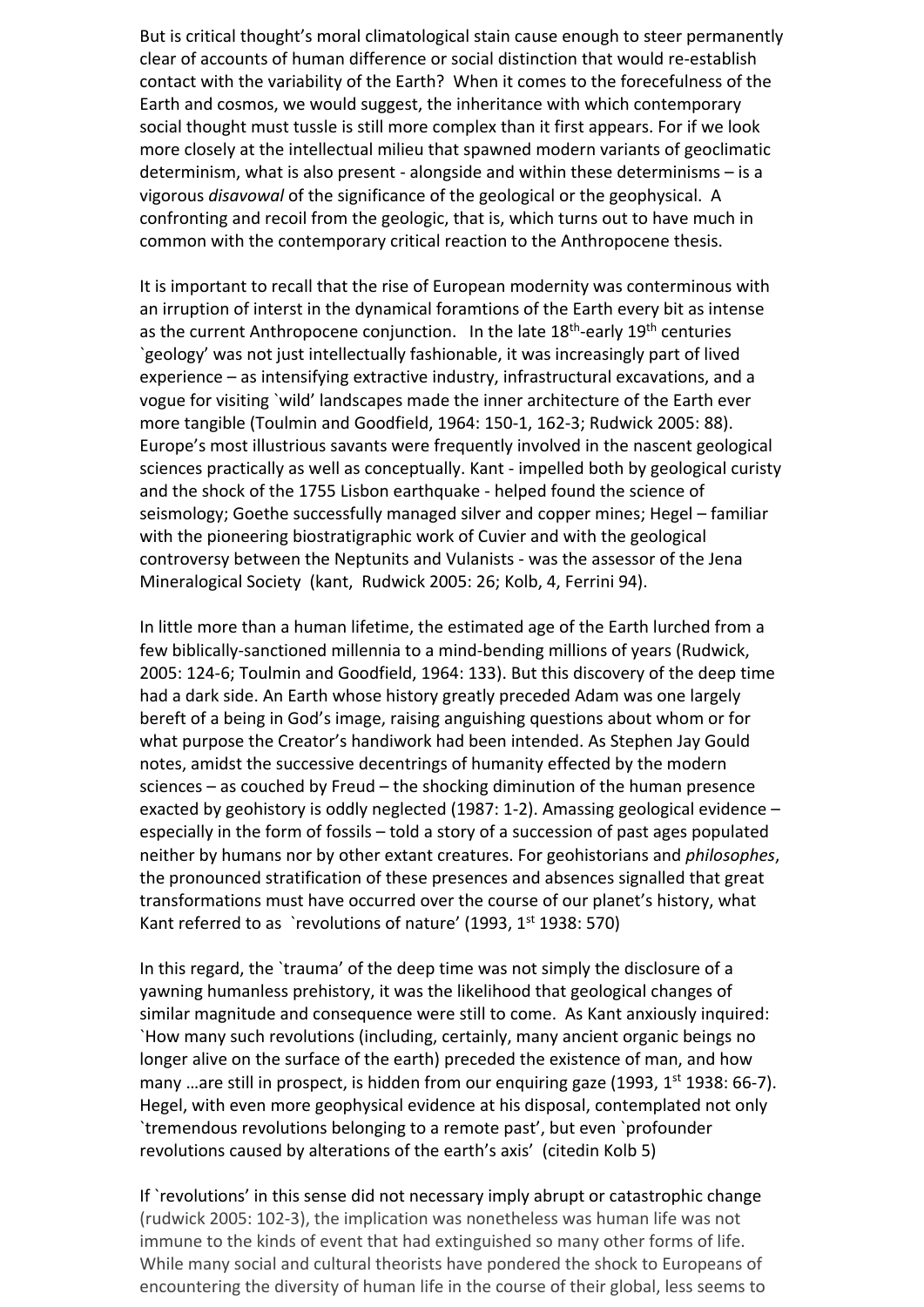have been made of this confrontation with great reaches of the temporal Earth utterly devoid of any human trace. Whereas, as Peter Sloterdijk reminds us, global circumnavigation implied a hopeful return home, albeit a home unsettled by encounters with otherness, the traversal of the Earth's constitutive strata offered no such comforting circularity. Here, we might say, the problem was not so much human difference but an Earth that had begun to appear indifferent to humankind in any of its guises.

For Kant, the idea of a cosmos deprived of its only known moral being was literally unthinkable. His response, breaking decisively with the Cartesian nature/culture divide, was to construct a fool-proof system that sutured human subjective capacities so tightly to the structure of the cosmos that it ruled out any serious consideration of nature or culture in isolation from one another. Hegel, just as unwilling to countenance `mind' being derailed by geological catastrophe, convinced himself that nature's formative convulsion belonged only to bygone phases of terrestrial and cosmic evolution - leaving the further ascent of Spirit untouchable by geocosmic force. The result was hegel's famous disavowal of geology: his pronouncement that the upheavals of the earth `are … hypotheses in the historical field, and this point of view of a mere succession in time *has no philosophical significance whatever*. (Hegel in Kolb 5 E 339a our italics).

For all that Hegelian idealism has become a routine target of critical disapproval, we need to be careful with this `geologic' legacy. For if we substitute `political', `cultural' or `social' for `philosophical' in Hegel's renunciation of any geological contribution to the trajectory of human freedom, we may well find ourselves in the position social and philosophical thought has held for the intervening two centuries. And arguably, still holds. But what is vital to remember is that when Hegel turned his back on geological agency, and when Kant found a way to elevate his subject above the revolutions of the Earth, this by no means expressed a lack of consideration for geological processes. Rather, the very endeavour to escape the convulsions of the Earth, to insulate the human subject, reflects a profound knowledge of, respect for, and foreboding over, the dynamical formations of the planet. In short too much geology was the problem, not too little.

what could be termed early modern `geotrauma' (see Land), invites a reconsideration of the era's characteristic racial-climatic imaginaries. To what extent, we would ask, might the Europe's counterposing of its own equability and temperateness with `other's' geoclimatic exposure manifest a projection or displacement of its own deep-seated geophysical fears? Viewing other people's vulnerability as confirmation of their enduring miredness in nature appears also to have provided a baseline from which to gauge Euro-Atlantic success in elevating itself above geophysical endangerment. We need to be cautious however, as the connection between climatic variability and more generalised geological transformation was much less systematic in the 18<sup>th</sup>-19 cneturies as it is now. Nonetheless, it seems important to keep in mind that the European disparagement of its geocliatic others may as much reflect a profound geophysical anxiety or as much as its does a moment of confidence and self-assertion

The more genral point we would make s is that key themes in today's social theoretic grappling with the Anthropocene thesis – in particular the desire to recuperate human `freedom' or collective possibility from geophysical threat – may be as much originary complications of western modernity as they are emergent impulses. What critical social thought seems to have inherited from European philosophical modernity is the recoil from the geologic along with the conceptual architecture that was assembled in order to for evade or defuse the threat of geophysical dynamism. But at the same time, we have left behind, or chosen to forget, the deep enthrallment with geology that engendered this disavowal. This needs to be taken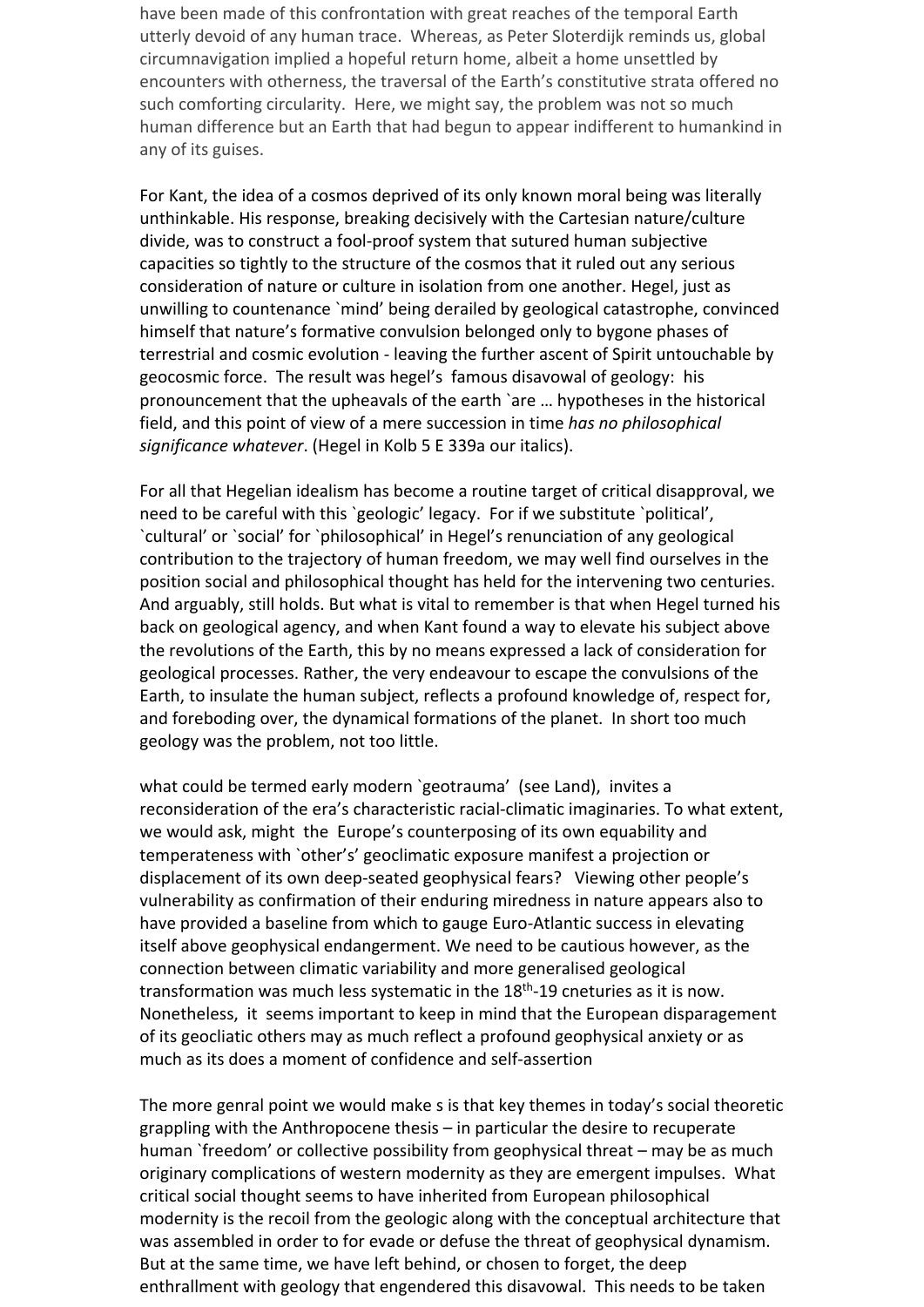into account, we would insist, during any reassertion of the probity of conventional s categories of the social, cultural, historical or political - for the very absence of a geophysical complication or suplemtnation of these terms calls for interrogation. Just as we need to be mindful that in the past, the purifying of the climatic, the geologic or the cosmic from of the thematization of human or social agency may have resulted in displacements that we many not wish to repeat.

But what directionss might social thought take if we were to revisit our `modern' inheritance with different criteria in mind: if this time we `stayed with trouble' of geophysical or climatic endangerment and loosened up on the injunctions against the social and philosophical significance of the geologic? In the following section, we set out in the pathway of recent inter-disciplinary work that has begun to bring social and historical formations into proximity with climatic and geophysical history.

### **Geologizing the Social**

Philopshical modernity, we have argued, was remarkably successful in bequeathing to modern social science a notion that societies, cultures and polities worthy of the name are unmoored from the Earth and its paroxysms. But the very capacity of a modernising west to imagine – provisionally - its transcendence of the earth, can itself be seen as a partially geological process – enabled by the tapping of mineral substrata and the appropraton of distant lands (Pomeranz –see Brooke 464). If modern extractive industry can be construed as a dramatic intensification of the interchange between geological surface and subsurface (Bridge 2013), so too has the suturing together of the Eurasian and American landmasses been interpreted as an event that re-enacts the contintal convergence not seen since the breakup of the Pangaea supercontinent some 200 million years ago - though in ways that `probably have no geological analogue' (Lewis, and Maslin, 2015: 172).

Such a geological supplementation, we stress, by no means devalues the human suffering involved in these social upheavals. But what thinking through the earth has begun to do, in the provocative writing of political scientist Timothy Mitchell (2011), is to encourage us to see the formative contribution of certain concetrations of matter-energy and their uptake into new socio-material orders to shaping modern political modalities. For Mitchell, the assemblage that formed around coal was `a machine that enabled large numbers of people to exercise novel forms of political power' (2011: 39); a reading that helps us to comprehend why the more diffuse distribution of oil, as the subsequent axial energy source - has hindered or undermined `mass' political mobilizations. Viewed in this way, the very contours of modern democracy cease to be expressions of straightforwardly social or political forces – and begin to materailise as constitutiely `geo-social'.

But what of those whose lands, collectivties, bodies found themselves in the path of the west's geo-social irruption? In a searching inquiry into the successive famines that devastated the monsoonal lattitudes in the latter  $19<sup>th</sup>$  century, cultural historian Mike Davis sets out in paradigmatically critical fashion by empahsising , that droughtinduced food scaricties that recurrently struck agrarian communities across India, China, Brazil and neighboring regions in the late Vicorian era were not simply manifestations of enviro-climatic determinacy . `We are not dealing … with "lands of famine" becalmed in stagnant backwaters of world history, but with the fate of tropical humanity at the precise moment … when its labor and products were being dynamically conscripted into a London-centered world economy (2001, 9). Though scathing in his condemnation of the dynamics of capital and the ideologies that legitimised it, Davis demonstrates that it is no less important to account for dynamics of global climate. Drawing on also newly avalible reconstructions of climatic history he identifies to Symergies of monsoonal periodicities and the el Nino southern oscialltion that the enhanced vulnerability of the agrarian tropics at specific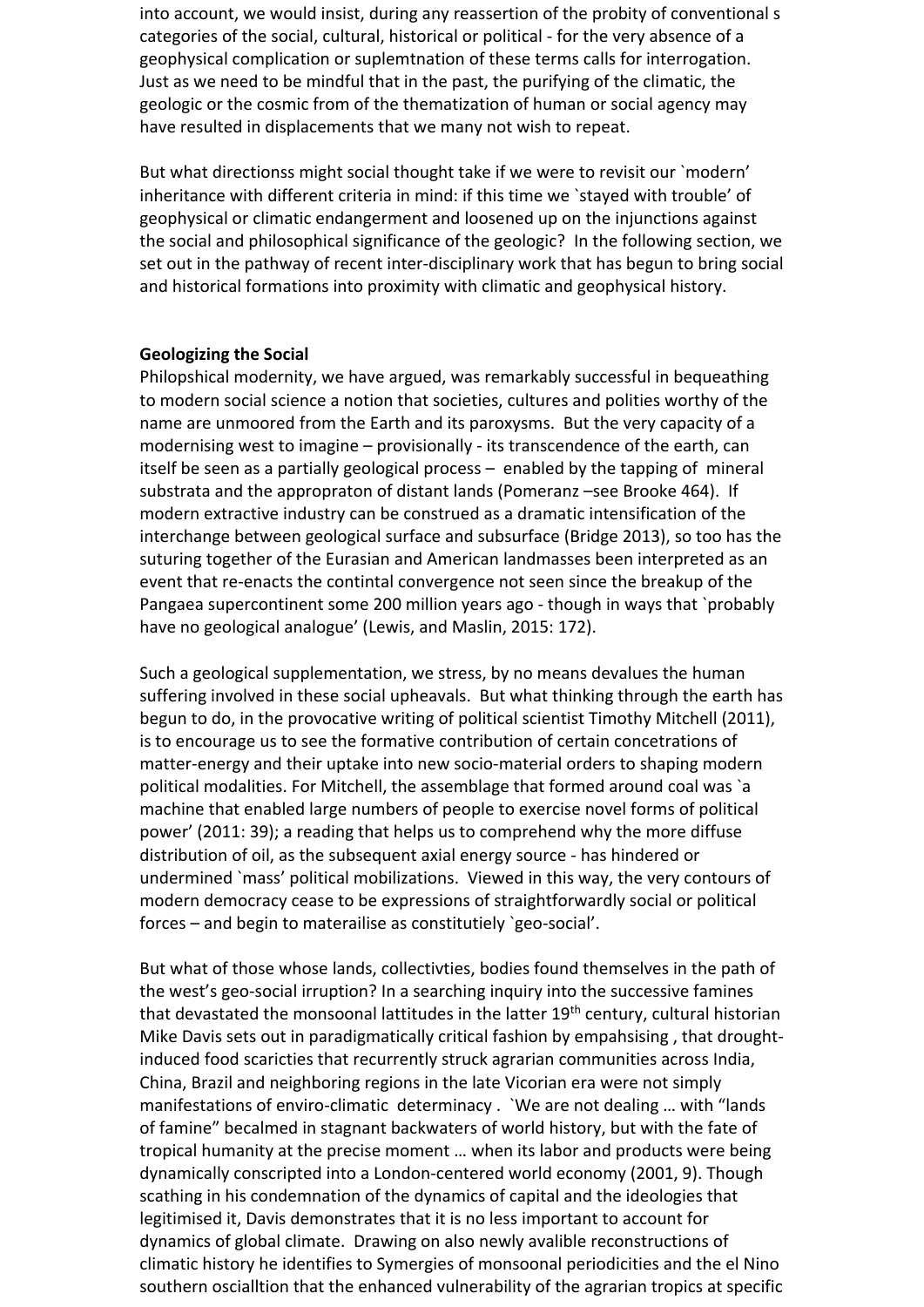historical moments to the no-less pernicious rhythms of globalising capitalism. So momentous was damage inflicted by this collision of global socio-economic and cliamtic extremity, Davis insits, that they gouged out the foundations of the enduring thrird-world-first world divide.

The implication of Davis's account is that we can no longer take global structural divisions as self evidently `social' or `economic', but must also acknowledge their irreduccle geocliamtic trace. With the availability of increasingly high resolution and cross-referenced records of the climate history, it is becoming easier to track the `geosynchronous' footprints of significant events across multiple regions. And as blanket injunctions against environmental or climatic `determinism' soften, other social scientists are joining Davis in the acknowledgement that decisive moments in world history might have significant geophysical components. Anthropologit Julie Cruikshank

recounts how early European contct with indigenous peoples in the pacific northwest overlapped with the latter stages of the Little Ice period of cooler and more erratic temperatures manifest in the region as rapid glaciation. `A time of significant geophysical change', she notes `…coincided with dramatic social upheaval causing both readjustments and realignments among resident peoples and the permanent problem of powerful strangers who came to stay (2005: 10).

Cultural historian John Brooke develops the broader pointhtat the 15-19<sup>th</sup> clittle ice age, the most climatically unstable conditons for several thousand years contributed signicantly to the ecological, social and physiological vulnerability of th indigenous peoples worldwide at the time of European contact and colonial advance. Extended drought and famine During the  $16 - 17$ <sup>th</sup> c, Brooke adds, fragmented once powerful west African states, generating condition that did not cause but certainly eaxxerbated the rise of the slave trade (443), at the same time contributing to an exceptionally intense wvae of war, famine and epidemic across much of the Eurasian contient (444-7) . While north western Europe did not escape this climatic turbulence unscathed, Brooke notes that amongst other effects, cooler summers during the latter little ice age had the advantage of helping suppress recurrent outbreaks of plague (458)

The details here are less important than the message.

same science of anthrocpoene Link earth systemic and geology, Cf revolutions of the earth

these multiple voices or voicings of multiple worlds must be construed as `embodied' `situated', and `contextualised' (Lovbrand, 2015: 214-6). This is as much an ethical political imperative as an empirical or cogntiv endeavour.

That leave fingerprints in the Eaths lithic also leave in the dividd and stratified rels of global social life

Philopshers had every right to be perturbed, traumatised by evidence These too are moral cimatologies –bearing witness

It is not that geological, climatic and ecological vriables alone explain or the course of world history. But increasingly high resolution and cross-referenced records of the major events in the Earth system - with their tracking `geosynchronous' footprints across a the globe – are fast encroaching on unreconstructed `social' or `historical' accouts. While such geo-socially composite narratives still have work to do to prove their worth in recent history, their contribution to explaining the ebb and flow of earlier empires, patterns of settlement, and waves of human migration is more widely affirmed. A kind of see=sawing Counterpart to the Little Ice Age, the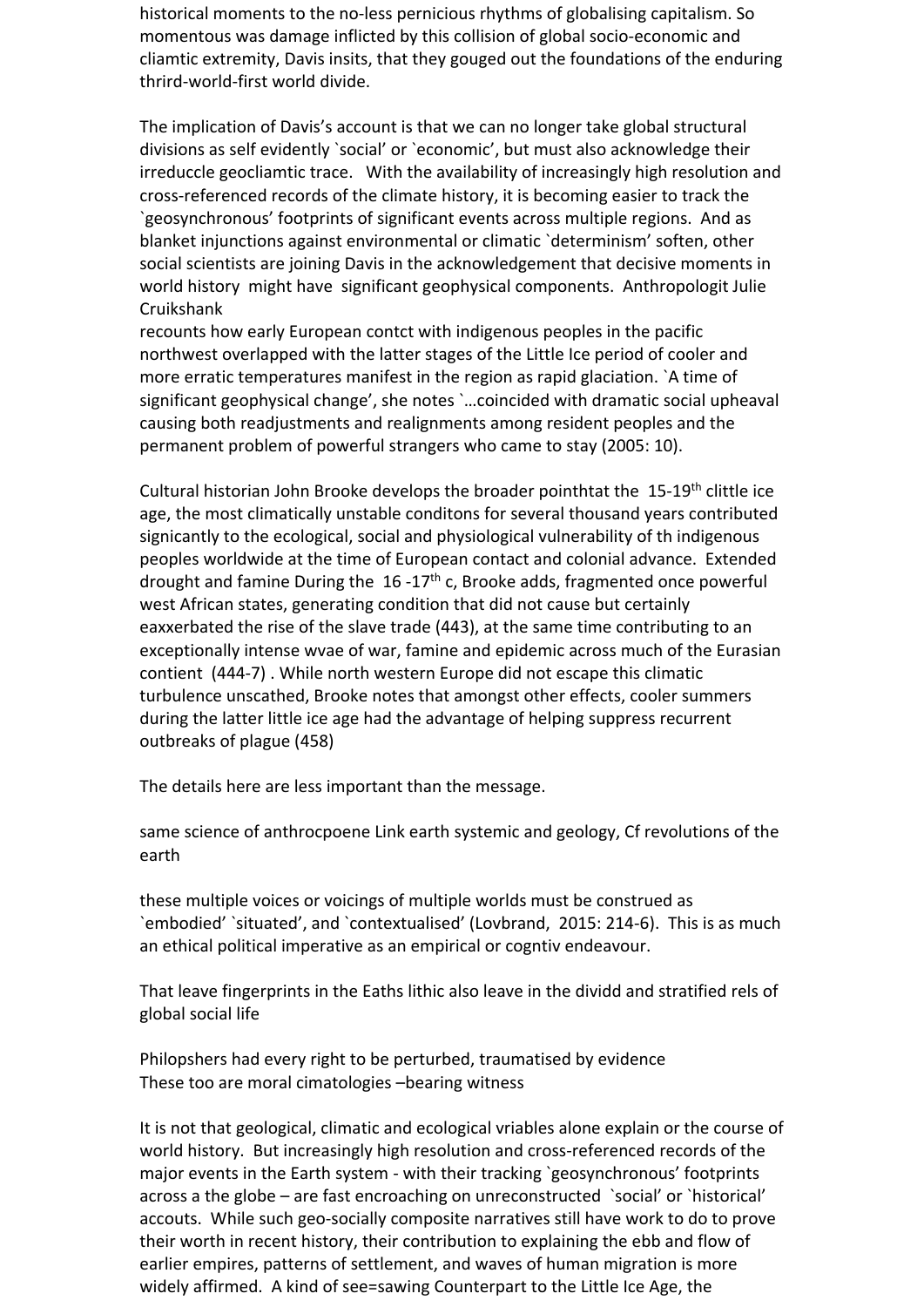Medieval Climate Anomaly running from the tenth to the late 13 century brought several centuries of warm stable climate to the Northen latitudes, intensified the Asian monsoon and visited megadrought on much of the equatorial belt – with profound impacts on cental and north amercian polation cetres (Brooke 359, 370-1). An intervening `Dark Age; global cold spell leads back to what has been six to eight centuries of reltively stable and warm climate that at least for the Mediterranean and Europe has been described as a `Classical optimum' (322-5). The time between 3000-500BC has been described as another drawn out climatic optimum, with a vital qualification, an episode of abrupt climate change aroud 2200 BC that brought catstrophci drought: `Quite suddenly, over perhaps a half century, the Bronze Age palace polities that surrounded the Mediterranean collapsed, and never recovered their ancient form' (Brookes 299). But the pulse of preClassical climate crisis – possibly El Nino related wreaks simultaneously havoc right actoss the South and East Asia, West Africa and mesoAmerica, (Brookes 306-312)

Uneasy over the haste with which critical social thinkers are moving to wrest the theorization of the `social' back from perceived encroachment by Anthropocene geoscience, we are suggesting that it might be prudent to try and think human sociality through the geologic – though it's worth recalling that convergence of the sceicnes of dynamical earth systems with the study of human history and prehistory precedes the Anthropocene problematic. To borrow a phrse from Donna Haraway, we want to `stay with the trouble', to broaden our sense of what both the earth and our own species or genus might be capable of. And in this regard, even the civilisation shattering geoclimatic oscialltions of the Holocene pale by comparison with the vicious fluctuations of the Pleistocene. Moving out of the ten-thousand year span of current interglacial epoch, we encounter a succession of extreme claimte changes, swtiches that climatologists now belive may have occurred in less than a single human generation (Muller et al 278). While temperature changes would have been more pronounced closer to the poles, the flip from a warmer interglacial into a cooler glacial or `stadial' state would have had severe impacts right across the planet's surface, resulting in declining rainfall, fierce winds and dust storms, vast forest fires and collapsing animal populations.

(Calvin, (Wilson et al, 2000: 3). With each transition, paleoclimatogical and genetic analysis suggests, human populations suffered catastrophic crashes (Ziegler et al 2013: 6), which resulted in the attenuation of numerous waves of migration and brought about extinction of multiple branches of the genus Homo.

'Our ancestors lived through hundreds of such episodes – but each became a population bottleneck, one that eliminated most of their relatives. We are the improbable descendants of those [who] survived – and later thrived' (Calvin 2002, 3).

There has been much speculation about the role of climate change and other upheavals – such as major bouts volcanaicty and sesismic activity – in the human evolution, though geophysical instability has been so intense and recurrent that it remains difficult relate directly to specific changes in behavior or physiology. (gamble et al 2004: 243) So extreme are the transformations associated with successive climate shifts that they can be summoned to explain just about any human achievement - from linguistic skills to tool use, social cooperation through to intergroup aggression.

Indeed, paleoclimatologists and Paleoanthropologists currently locate the divergence of the genus *Homo* from fellow 'great apes' in the east of Africa some 2.4 million years ago to changes brought about a convergence of powerful 'forcing' mechanisms: regional tectonic uplift, orbital forcing (changes in the tilt of the earth's axis and orbit) and global climate changes brought about by reductions in atmospheric carbon dioxide (Maslin and Christensen 2007). As anthropologist Yves Coppens describes the emergence of the earliest humans: 'We are partly the fruit of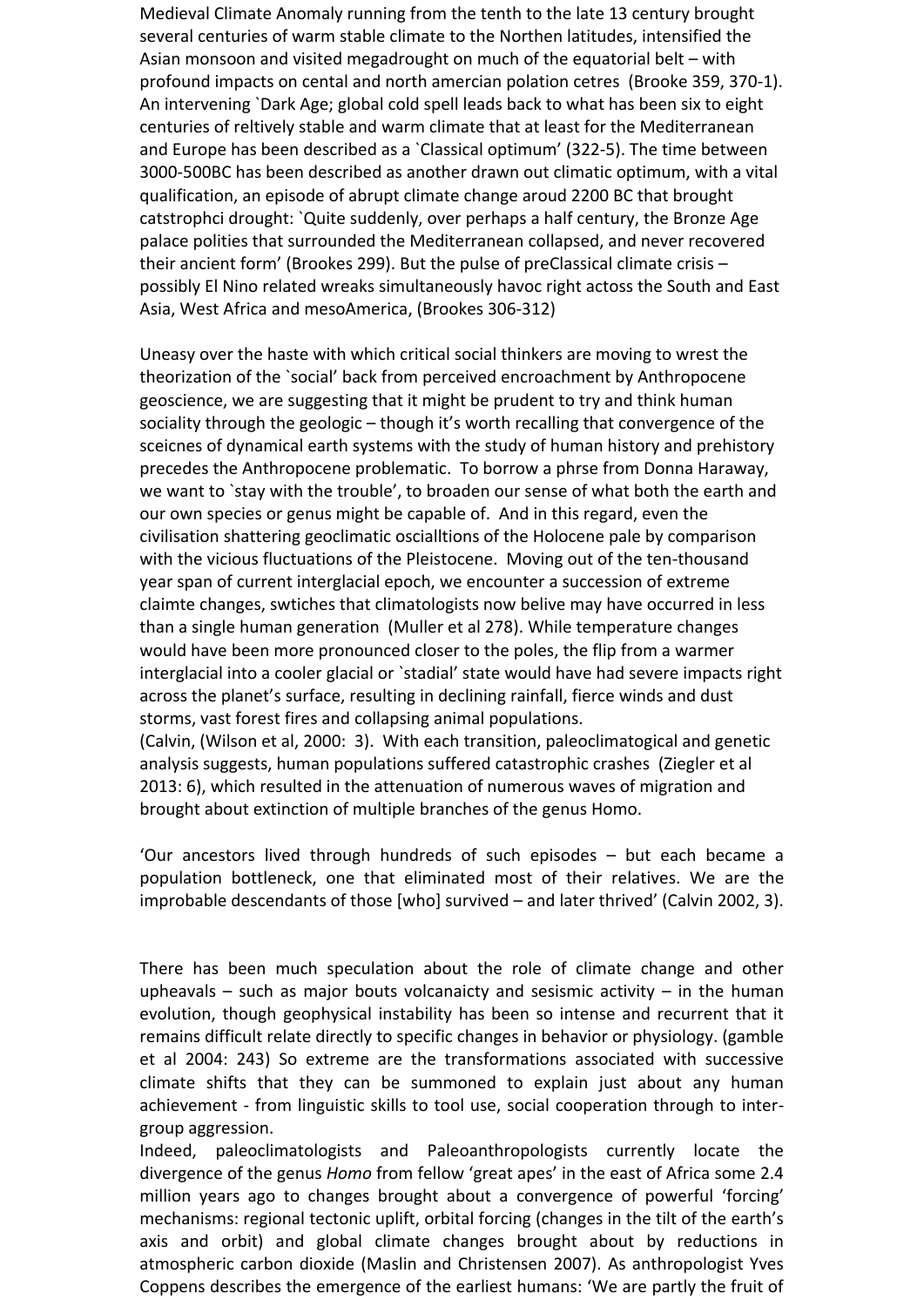an astronomic event, helped by a tectonic one, which produced a dramatic drought in periequatorial eastern Africa' (1999, 17).

This still novel sense of the precariousness of the human lineage offers a poignant counterpoint to any lingering assumption that some branches of humanity have an innate capacity to make something of themselves not shared by others.

It is perhaps revealing that social scientists who take Anthropocene earth scientsts to taks for failing to adequately account for socal difference are themselves reluctant to address events that go back further than the last few centuries. Such foreclosure not only precludes consideration of the major geocliamtic events that Homo sapiens have weathered, but shies away from any recognition that for the vasr majority of human terrestrial tenure, multiple lineages of the genus homo shared the planet. For around 99% of the time span currently attributed to the genus *Homo*, multiple species have made up the human family In this regard, not only do most critical social thinkers steer clear of physical forces that have left differential forces, they also potential greater human diversity that may more unified than most deconstructons of identity acknolwege.

The work of weaving back together

Far from the rigidity of biological essentialism, what we need to account for is the social and cultural capacity of bands of human beings to enter unfamiliar environments, endure new kinds of bio-material challenges, and forge novel sets of alliances – and to hold their ground long enough for this new constellation of forces to leave its mark on corporeal and social identities. Whether it is a case of varying facial features, composition of intestinal flora, pigmentation of skin, skeletomuscular proportions, sites and rates of fat deposition, resistance to pathogens, or efficiency in metabolizing nutrients, physical differences between human populations might be seen as the tribute that biology pays to successful socio-cultural performances (see McEvoy et al. 2006, Burroughs 2005, 147–148)

'Life on Earth retains a memory of its past', proclaims biologist Lynn Margulis. 'Living bodies store in their complex chemistry memories of past environmental limitations they overcame' (2001, 18). Our species, we would prompt, is no exception.

Who can yet say how such pressures will play out in a world whose average surface temperatures may be 2, 3, 4, 5, or 6 degrees warmer than at present?

'The role of climate in the origin and adaptations of humans relates not only to our past', paleobiologist Anna Behrensmeyer reminds us, 'but also, potentially, to our future' (2006, 476).

In the concluding section, we

### **Geosocial Futures and the Adventure of Care**

For the last 10,700 years, the sole surviving species of the genus *Homo* has been spared the climatic extremes that tested, shaped, pulled apart, threw together and often extinguished our predecessors over the preceding two and half million years. Anthropogenic climate change – the predicament some would diagnose as the Anthropocene - is now looking increasingly likely not merely to deliver us back into the climatic instability that reigned in the Pleistocene, but to generate atmospheric compositions, temperatures and tipping points whose nearest analogue is the mid-Pliocene (currently calibrated at 3.29–2.97 million years ago (Hayward et al., 2009).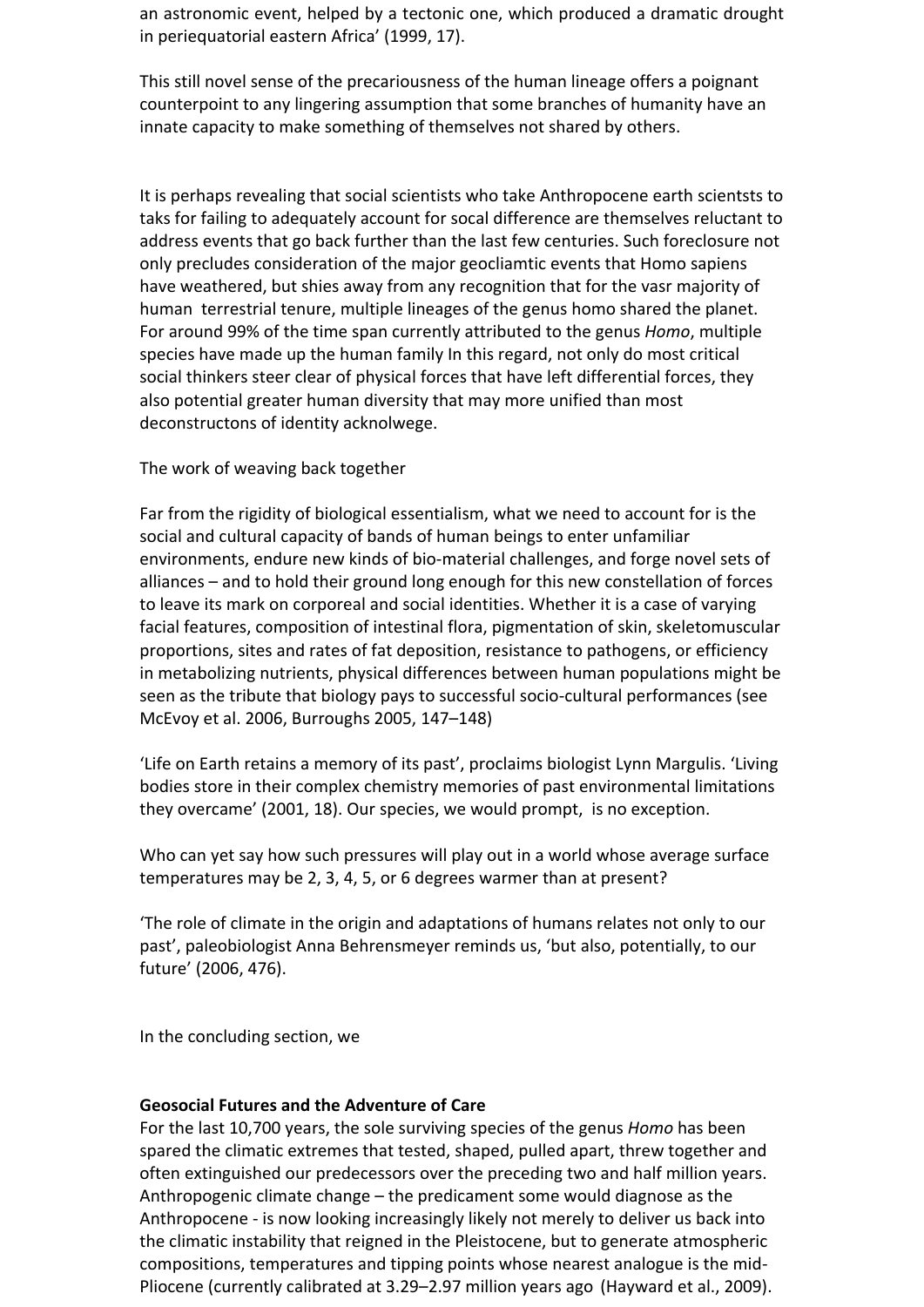Conditions, in other words, that no member of our genus, let alone our species, has ever experienced. Reassuringly, plaeoclimatologist William Burroughs adds '[h]umans … are capable of adapting remarkably well to hot conditions' (2005, 295). But he goes on to stress just how vulnerable we remain to abrupt climate change. When we consider the fragility of urban infrastructures, the standardized and finelytuned nature of modern agricultural production, and global human population that will likely reach 10 billion at the time when the risk of climate destabiliation s, there is every reason for anxiety

Recent history – modern in the sociological rather than the biological or geological sense, offers mixed messages of fear and hope. Hope in the sense that global connectivity can bridge regional enhance food and provisioning security as well as emergent forms of transnational cooperation. Fear, not only in the magnitude of planetary change, but also that existing socially-structured precariousness, that we have suggested might better be seen as geosocially engenderd. The accelerated suturing together of dispersed human populations into a world system – driven primarily by demands empire and capital - `Europeans track famine like a sky full of vultures' as one 19<sup>th</sup> c African observer succetly put it. (cited in Davis, 2001: 139). Far from the first and unlikely to be the last expansive poluations to take advantage of enhanced vulberity during times of geo-bio-cliamtic stress.

If crude chromatic-chronological imaginaries played their part in the tragedy of transcontinetal Euro-Atlantic expansion, so too did failure to comprehend fundamental regional differences in geo-social conditioning. Europeans, genrally, did not understand that their own reduced but rslient post-glacial biota differed from patterns of biological diversity non-glaciated biomes, they rarely gleaned that glacially-revitailised soils had very properties than unrenwed soils, they failed to grasp that the regularity of temperate seasonal variation differed profoundly from the definitive inter-annual variability of the monsoonal and El-Nino lattides; they misconstrued that their own continually well-watered lands had a natural fire regimes very different from those with more distinct rainy and dry seasons. Just as similar misconstruals punctuate the much longer and more mult-directional history of human trans-geographical encouters.

In short, we would argue that the critical demolition of moral climatology ought not to prohibit other fusions of socio-historical and climatological thinking, that disavowal of environmental-cliamtic determinisms should not discourage more nuanced understanding of the geo-bio-climaatic subtending of social possibility.. If critical-interpretie social scientsits are to demand of geoscience colleagues that they fully account for the sociostructural conditioning of the current global conjucture and consider the socio-political enframing of their own epistemic commitments, so too do we need to reflect on the limits and foreclosures of our own planetary imaginations. If social researchers are to share the `impossible' dream of global ecoogucal justice, or embrace the even more-far fetched fanasy of just and generous geocliamtic coexistence, we weill ned to do our Earth systemic homework. Or in Clive Hamilton' terse injunction: `social scientists in the Anthropocene have no choice but to become geophysicists' (2015: 36)

We very much share the concerns of fellow critical social thinkers that the gradn planetary scale and level of abstraction of contemporary Earth system thinking is rarely condiucive to what science studies scholar Sheila Jasanoff refers to as `the mundane rhythms of lived lives and the specificities of human experience' (2011: 238). As Lovebrand and her colleagues advise, citing feminst theorist Karen Litfin: .,

T\_o\_rec\_og\_n\_ize\_t\_h\_at\_pe\_o\_p\_le\_'s\_e\_x\_periences\_  $_0$  f\_n\_a\_t\_u\_re\_d\_iffer\_m\_a\_y\_help\_u\_s\_to\_  $\label{eq:repos} \begin{array}{lll} \mathsf{r} \ \mathsf{e} \ \mathsf{p} \ \mathsf{o} \ \mathsf{s} \ \mathsf{i} \ \mathsf{t} \ \mathsf{i} \ \mathsf{o} \ \mathsf{n} \ \ \mathsf{f} \ \mathsf{f} \ \mathsf{e} \ \ \mathsf{h} \ \mathsf{e} \ \ \mathsf{h} \ \mathsf{u} \ \mathsf{m} \ \mathsf{a} \ \mathsf{n}' \ \ \mathsf{a} \ \mathsf{s} \ \ \mathsf{a} \ \ \mathsf{e} \end{array}$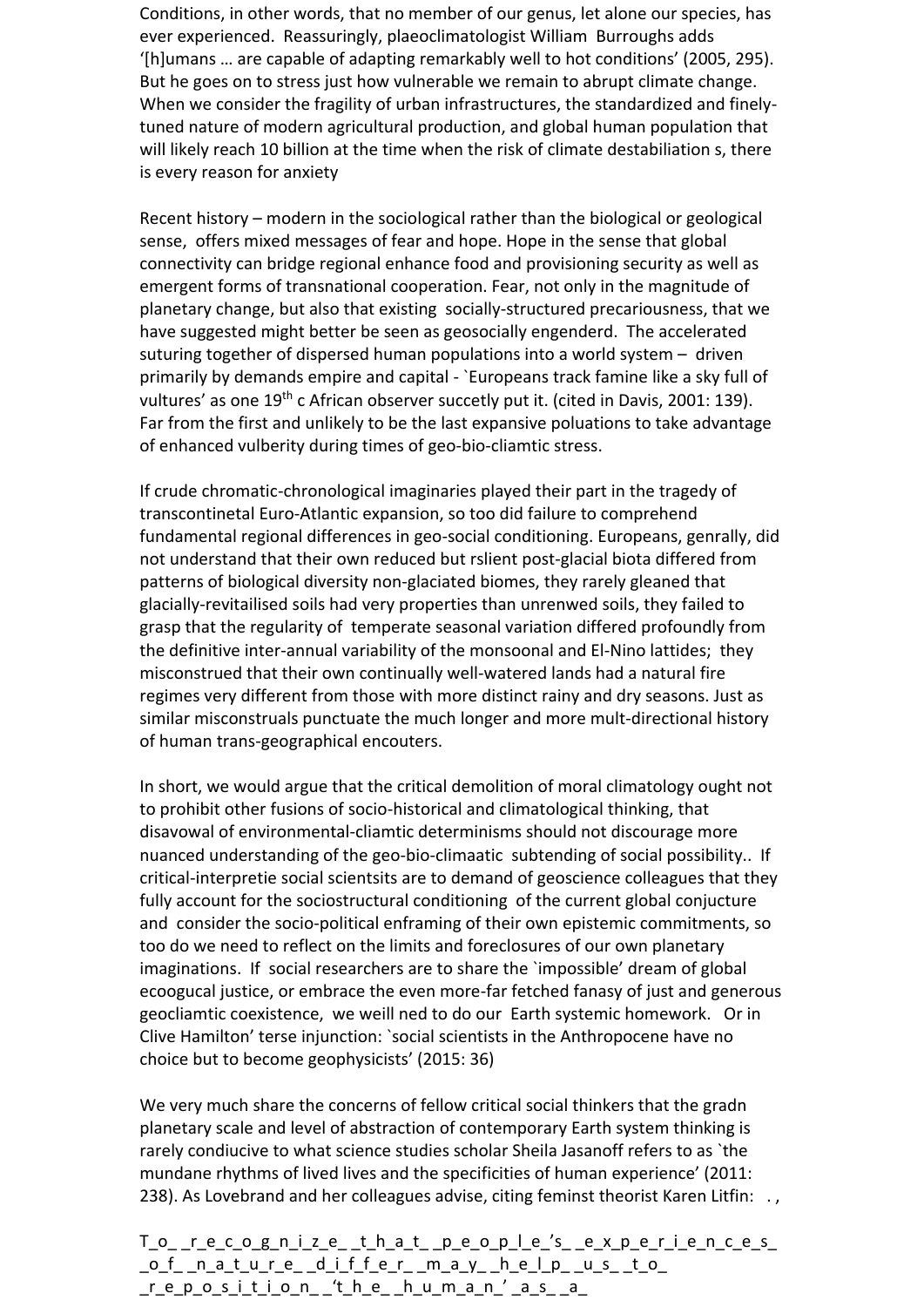$h_e$ terogeneous social and political \_s\_u\_b\_j\_e\_c\_t\_ \_a\_n\_d\_ \_h\_e\_r\_e\_b\_y\_ \_r\_e\_-\_c\_o\_n\_n\_e\_c\_t\_ \_t\_h\_e\_  $\label{eq:1} \begin{array}{lll} \textit{A\_n\_t\_h\_c\_p\_o\_c\_e\_n\_e\_t\_o\_{'t\_h\_e\_r\_e\_a\_l\_m\_o\_f\_}} \end{array}$ \_i\_m\_m\_e\_d\_i\_a\_c\_y\_ \_w\_h\_e\_r\_e\_ \_m\_e\_a\_n\_i\_n\_g\_f\_u\_l\_ \_a\_c\_t\_i\_o\_n\_ \_i\_s\_  $p$  ossible and most likely to be e f f e c t i v e ' (Lovbrand 2015: 216)

But no less would we heed the prescient advice of sociologist Barbara Adam, who encouraged social scietists to weave the intiante tempos and patternings of social life into a more expansive canvas:

A symphony of rhythms and temporalities … underpins our development as humans and as living organisms. It marks us as creatures of this earth, as beings that are constituted by a double temporality: rhythmically structured within and embedded in the rhythmic organization of the cosmos. (1998, 13)

Such a sense of the living through the rythms – or the revolutions – of the planet draws us into an appreciation of what Jacques Derrida referred to the 'noncontemporaneity with itself of the living present' (1994: xix); or what we might see as the profoundly inhuman traces within every human being or collectivity. On a planet which Earth system science prompts us to see as non-contemporaneous with its own living present, we are all creatures whose current being is premised on a chain of events not of our own making (Cheah GC 308). Read through the body, as Adam and others have counselled, each of us might be seen as the inheritors of a vast lineage of other bodies who have somehow, against the odds and in irretrievable ways, lived on through waves of ecological, geocliamtic, and astronomical volatility (Grosz, 2004, 2). Gunaratnam and Clark). As philosopher Judith Butler puts it, in another context: `Although we struggle for rights over our own bodies, the very bodies for which we struggle are not quite ever only our own'

If the struggles, appeals, mobilisations, constive of the political indeed, require a certain copresence, an arena of potential reciprocities – we need also to keep in mind what it is that motivates a concern with justice. As Derrida would have it for justice to come anywhere near to attainment it must, above all, be *desired* (1992, 25). Even the most assiduous tallying of rights and wrongs, he urges, is never enough: whoever is in the position to pursue justice must care – deeply, passionately – for those who suffer injustice. But as Derrida and fellow ethico-political thinkers have also insisted, such care or passion or desire to be just to others does not arise primarily from a sense of our sameness with those who turn to us in times of need. Rather, it takes off from our intimations that the others whose suffering or injustice we wish to relieve are different from us in vital ways: that their experience, their story, their pathway though life has not been the same as ours. Jean-Luc Nancy contends that the quest for 'equality of all has for its very condition the nonsameness of "humanity". And along with this equality, the curiosity of each about the other' (1997, 158). Which means that a sense of imagined or perceived difference is not so much an impediment to justice, as its very incitement. Care, responsibility, the quest for justice, in the words of Emmanuel Levinas, is '(t)he adventure separation opens'

On a planet rifted by periodic changes of state, one on which `variability abounds at nearly all spatial and temporal scales' , the human genus has faced wrenching separations again and again: events so trying they have left Homo sapines bereft of near relatives. reflects evolutionary psychologist William Calvin We are the improbable descendants of those [who] survived – and later thrived' (2002, 3). When European scholars initially confronted the amassing empirical evidence of the Earth's tumultuous past, we noted earlier, the experience seems to have been profoundly unsettling. Kants sublimation of quaking anxiety into moral improvement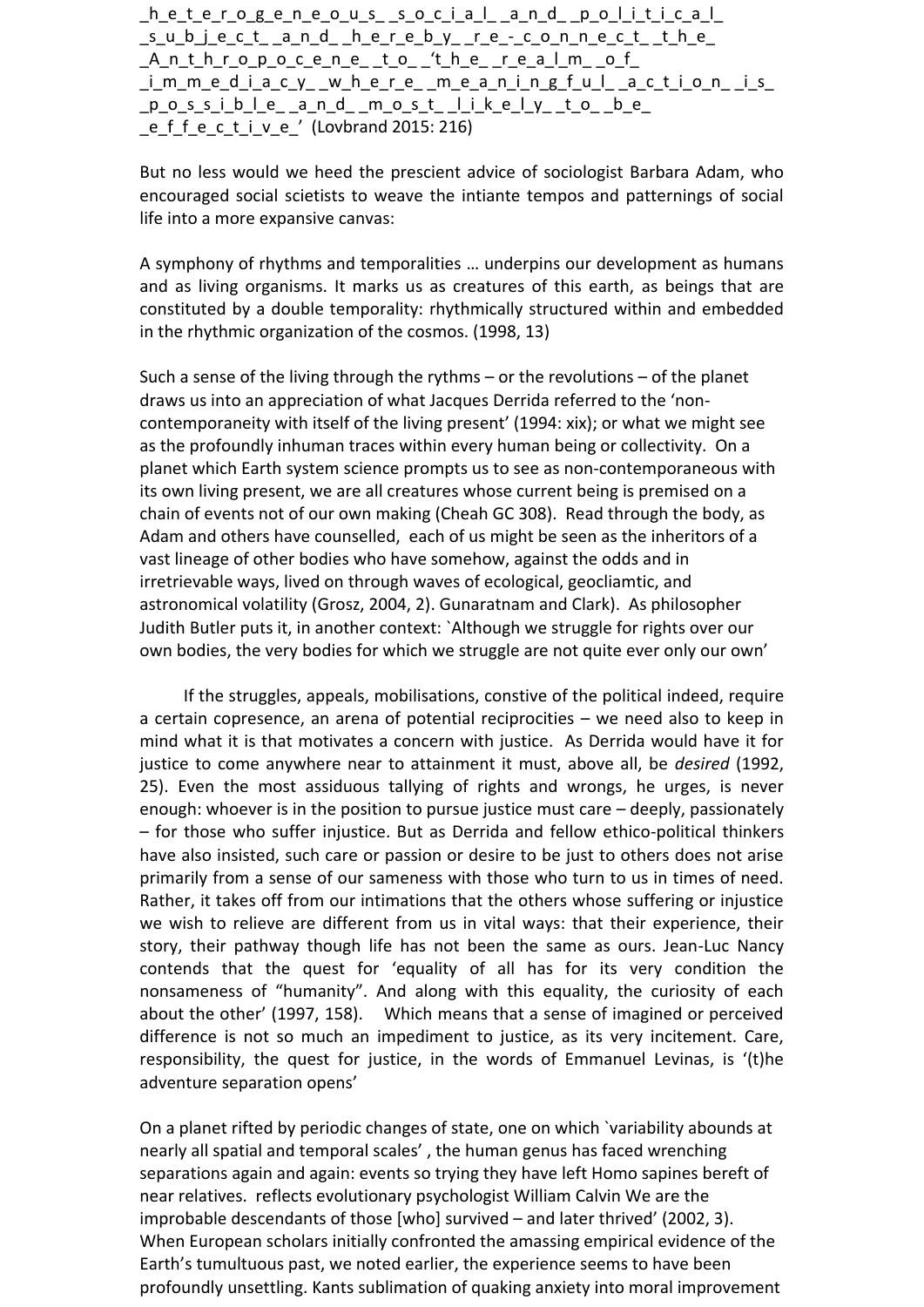and Hegel's conjuring of Spirits exponential ascent out of nature's rumbling baseline might be seen as attempts to outmanoeuvre the the catatrophic time of the earth, leaving a legacy of avoidance or displamcent of geological threat to future phislpohicla an social thikers.

By staying with the geophysical trouble, by digging deeper into the long human tussle with planetary turbulence, we hope to find not only practical resources for survical, but provocations for future ethical encounters over the emergent rifts, junctures and thresholds in the body of the Earth. In the irresolvable quest for ecological or geoclaimtic justice, we suggest, no simple reassertion of social, cultural, political or historical difference will suffice. To begin to bridge the gulf between Earth systemic abstraction and lived, embodied or affective experience calls for an greater understanding of the geophysical otherness within. It summons us to attend not only to the socialisation of the geologic, but to the abyssal and incessant geoogization of the socius and of the bodies that compose it.

In complex ways these traces both draw us together, and tease us apart, binding us as the sole-survving hominds on aplanet whose cataclysms reach the global scale, distinguishing as the memebrs of populations wh have frequently taken disparate routes acroos the fractured surface of the earth. Each of us derives our current capacities and capabilities from a miraculously unbroken relay of ancestors, `a chain of bodies' to whom we might see ourselves as being profoundly indebted - if in ways which we can never fully bring to light (Grosz, 2004: 2). At the same time, Human cultural and physiological diversity signals we have survived and thrived differently. Where-ever the scene in which we address each other, whatever its other sociocultural interpretations, perceptible difference can also be viewed as a marker of distance, of a geographical and deep historical sundering. Our cultural and corporeal publicity announces that your people and mine, at some point, parted company, endured different conditions, made different choices, or had alternative trajectories imposed upon us. It hints, if often in ambiguous and misreadable cues, that our predecessors faced different biogeophysical provocations, found different solutions to the challenge of vacillating climate, variable food supply, forged different assemblages with outher life forms.

The role of climate in the origin and adaptations of humans relates not only to our past', paleobiologist Anna Behrensmeyer reminds us, 'but also, potentially, to our future' (2006, 476). Aa world that looks to be heading towards an operating state entirely new to our species, will likely foment new injustices, as well as more inscribing existing lines of injustice still deeper. ahead of the appeals which we may face or find ourselves making, None of us can know, just what on earth will incite foster the new intensities of care and responsibility our novel geosocial predicamnts will call out for. `I cannot offer a formulaic access to planetarity' cautions Gayati Spivak. `No one can' (Spivak P76). Affiming this very unfathomably, we sugest, An enhanced `curiosity of each about the other', a more profound, more informed respect for the trajectoris others have taken through the disjoint history of the earth.

### **References**

Clark, N. and Gunaratnam, Y. (2013) Sustaining Difference: Climate Change, Diet and the Materiality of Race, in R. Slocum and A. Saldanha (eds) *Geographies of Race and Food Fields, Bodies, Markets.* Burlington: Ashgate. pp.157-174. Gunaratnam, Y. and Clark, N. (2012) Pre-Race Post-Race: Climate Change and Planetary Humanism, *Darkmatter*, [www.darkmatter101.org/site/](http://www.darkmatter101.org/site/) last accessed 4 March 2016.